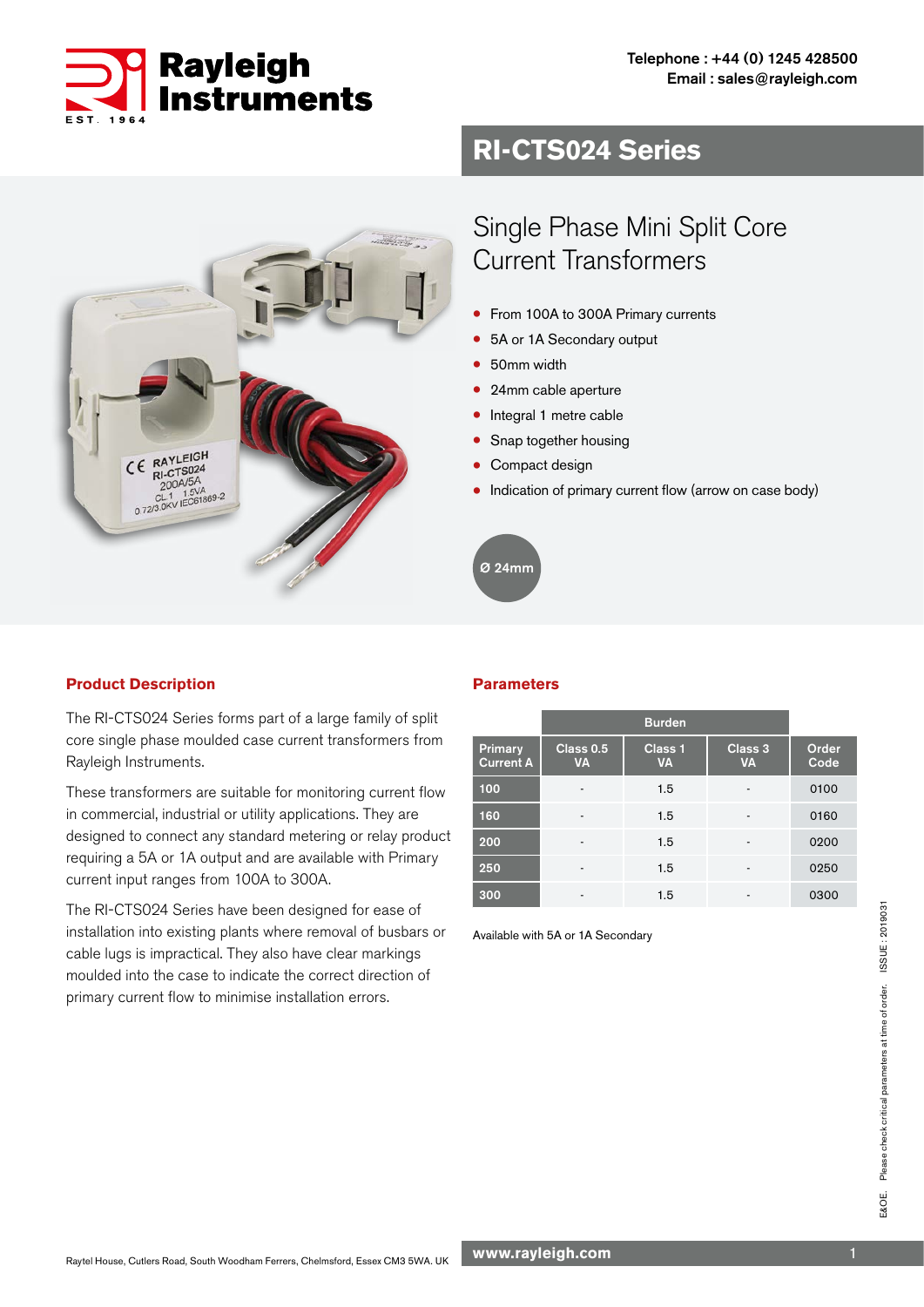

RI-CTS024 Series | Continued

### **Rated Standard**

| Rated Primary Current (I <sub>pr</sub> )          | 100300A                  |
|---------------------------------------------------|--------------------------|
| Frequency Range (f <sub>R</sub> )                 | 4763Hz                   |
| Rated continuous over current (I <sub>cth</sub> ) | 1.2 x rated current      |
| Rated short time thermal current $(I_{th})$       | ≤60 x $Ipr$              |
| Rated dynamic current (I <sub>dvn</sub> )         | $2.5$ lth                |
| Instrument security factor (FS)                   | $\leq 5$                 |
| Rated Secondary output                            | 5A or 1A                 |
| Accuracy class                                    | Class 1 to IEC/EN61869-2 |

### **Insulation**

| Insulation type        | Dry transformer, air insulation |
|------------------------|---------------------------------|
| Highest voltage (Um)   | 0.72kV r.m.s.                   |
| Rated insulation level | 3kV r.m.s. 50Hz/1 min           |

### **Environmental Conditions**

| Reference temperature               | $23^{\circ}$ C $\pm$ 1 $^{\circ}$ C |
|-------------------------------------|-------------------------------------|
| Nominal temperature range           | −5°C…40°C                           |
| Limit temperature range for storage | $-40^{\circ}$ C85 $^{\circ}$ C      |
| Relative humidity                   | ≤85% non condensing                 |
| Altitude                            | $\leq 1000$ meters                  |

### **Housing**

| Housing material                | Fire resistant UL94-V0       |
|---------------------------------|------------------------------|
| Protection degree (IEC/EN60529) | IP40 housing, Terminals IP20 |
| Mounting                        | Snap together housing        |
| Weight                          | $\geq$ 250g                  |

### **Connections**

| Primary winding              | Passing cable                                                                       |
|------------------------------|-------------------------------------------------------------------------------------|
| Secondary winding            | Integral 1 metre cable (other cable lengths available on request - see table below) |
| <b>Secondary Connections</b> | Red - S1 (K) / Black - S2 (L)                                                       |



## **Dimensions (mm) Information Required with Order**

| 27.V | ◡╌ |  |                                                                                                     |                        |  |  |  |  |
|------|----|--|-----------------------------------------------------------------------------------------------------|------------------------|--|--|--|--|
|      |    |  | Build your order number - example                                                                   | RI-CTS024 5A 0300 G 01 |  |  |  |  |
|      |    |  | <b>Model</b>                                                                                        |                        |  |  |  |  |
|      |    |  | Secondary Current - 5A or 1A                                                                        |                        |  |  |  |  |
|      |    |  | <b>Primary Current Range</b><br>- See Parameters Table 'Order Code'                                 |                        |  |  |  |  |
|      |    |  | Housing Colour: $G = Grey$                                                                          |                        |  |  |  |  |
| 53.2 |    |  | Cable Length : 01 = 1 meter (standard).<br>$03 = 3$ , $07 = 7$ and $10 = 10$ meter (to order only). |                        |  |  |  |  |

Rayleigh Instruments Limited<br>Raytel House, Cutlers Road, South Woodham Ferrers, Chelmsford, Essex CM3 5WA. UK WWW.**rayleigh.com** National Procession Communisty Communisty Communisty Communisty Communisty Communisty Communi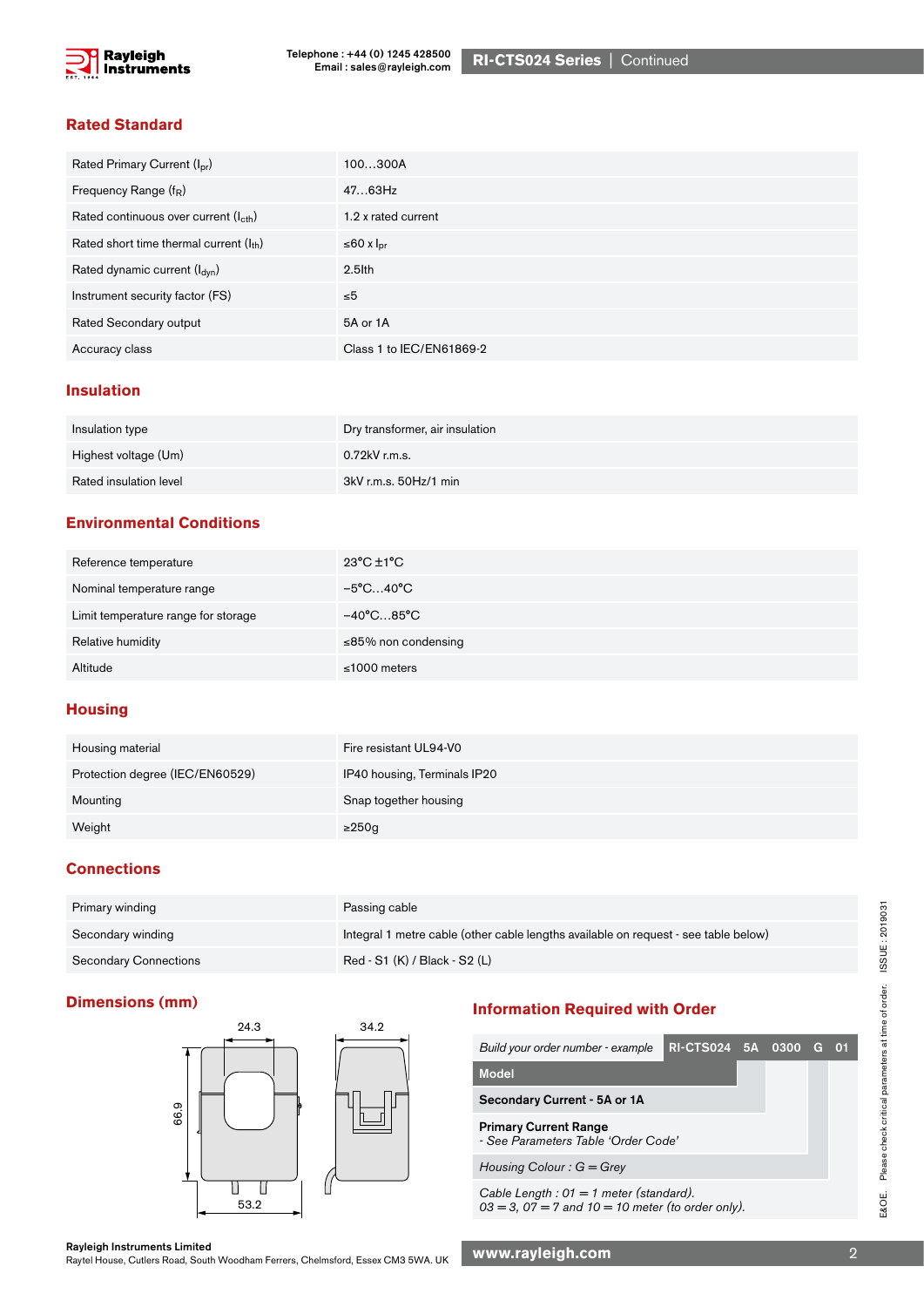

Sidos,

## **RI-CTS036 Series**

# Single Phase Mini Split Core Current Transformers

- From 250A to 600A Primary currents
- 5A or 1A Secondary output
- 57.5mm width
- 36mm cable aperture
- Integral 1 metre cable
- Snap together housing
- Compact design
- Indication of primary current flow (arrow on case body)



### **Product Description**

The RI-CTS036 Series forms part of a large family of split core single phase moulded case current transformers from Rayleigh Instruments.

CE RAYLEIGH RI-CTS036<br>
400A/5A<br>
CL1 1.5VA<br>
0.72/3.0KV IEC61861

These transformers are suitable for monitoring current flow in commercial, industrial or utility applications. They are designed to connect any standard metering or relay product requiring a 5A or 1A output and are available with Primary current input ranges from 250A to 600A.

The RI-CTS036 Series have been designed for ease of installation into existing plants where removal of busbars or cable lugs is impractical. They also have clear markings moulded into the case to indicate the correct direction of primary current flow to minimise installation errors.

### **Parameters**

|                             | <b>Burden</b>            |                      |                      |               |
|-----------------------------|--------------------------|----------------------|----------------------|---------------|
| Primary<br><b>Current A</b> | Class 0.5<br><b>VA</b>   | Class 1<br><b>VA</b> | Class 3<br><b>VA</b> | Order<br>Code |
| 250                         | $\overline{\phantom{a}}$ | 1.5                  | ٠                    | 0250          |
| 300                         | ٠                        | 1.5                  |                      | 0300          |
| 400                         | $\overline{\phantom{a}}$ | 1.5                  | ٠                    | 0400          |
| 600                         | ٠                        | 1.5                  |                      | 0600          |

Available with 5A or 1A Secondary